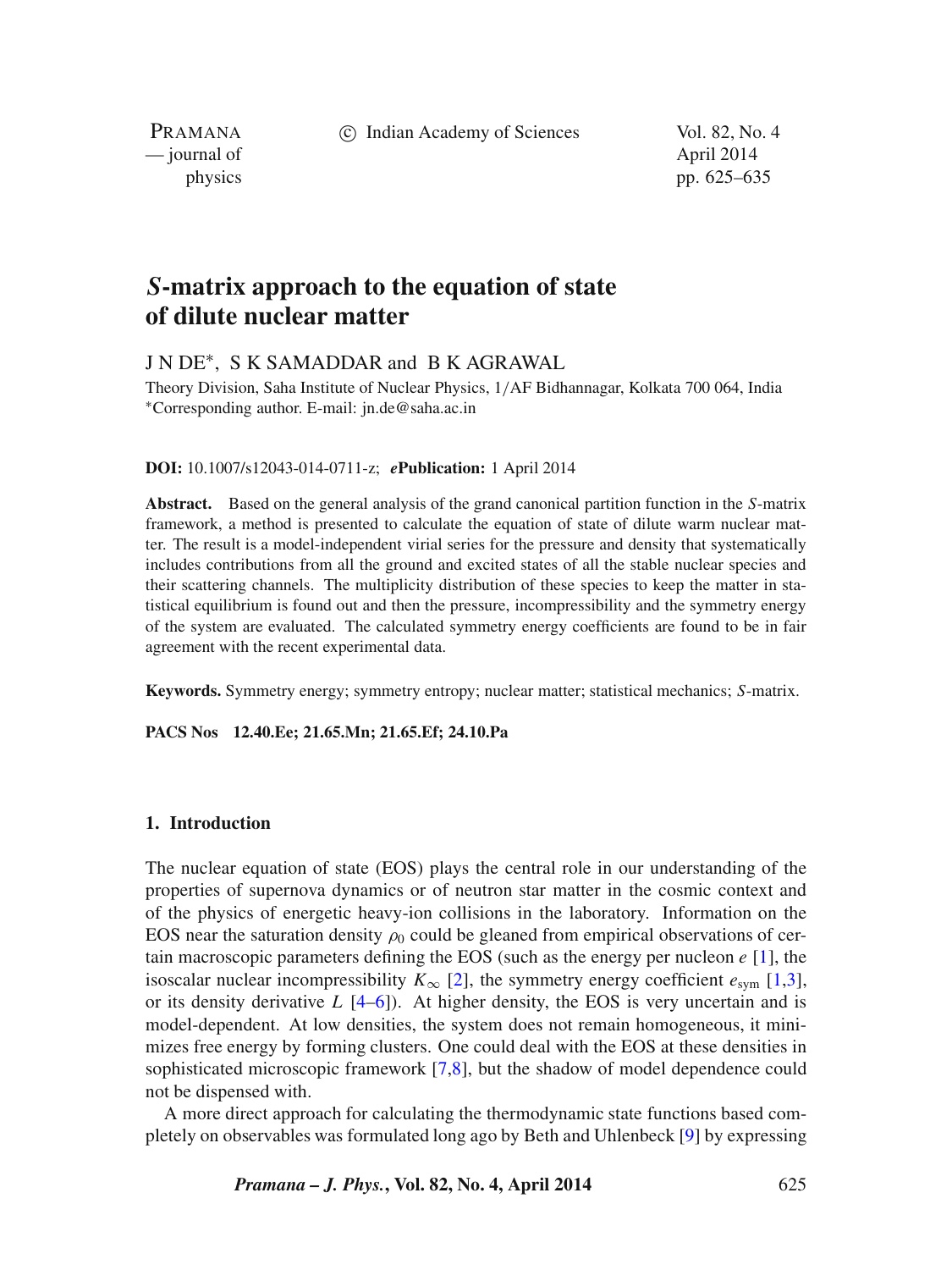#### *J N De, S K Samaddar and B K Agrawal*

the said functions as a series expansion in density (the virial expansion). The second coefficient in the virial expansion for pressure of a low-density system (a gas) was expressed in terms of experimentally measurable two-body scattering phase shifts of its basic constituents (neutrons and protons, for nuclear matter and their bound states). But going beyond the second virial is proved very difficult [\[10\]](#page-10-8), and so the theory cannot be fully trusted except for very dilute systems.

Recently, inclusion of bound states of more than two nucleons was attempted in the Beth–Uhlenbeck scheme for the calculation of nuclear EOS by Horowitz and Schwenk and coworkers  $[11,12]$  $[11,12]$ . They included the light nuclear species, namely neutron  $(n)$ , proton (p), deuteron (d), triton (t), He<sup>3</sup>(h) and He<sup>4</sup>( $\alpha$ ), explicitly in the definition of the grand canonical partition function of the system and then calculated, in terms of their experimental binding energies and scattering phase shifts, the thermodynamic functions such as pressure or densities of the fragment species  $\rho_i$  that could remain in statistical equilibrium at a given temperature. Inclusion of a few more degrees of freedom other than  $n, p$  and  $d$  is seen to modify the nuclear EOS; as an example, the larger binding energy of the  $\alpha$ -particle enhances its formation in the system and then lowers the pressure.

Noting that new degrees of freedom change the nuclear EOS, it is incumbent to consider the complete expression for the grand canonical partition function, as applied to nuclear matter, including all the heavier species and the scattering channels formed by them. We try to achieve this in the framework of the S-matrix formulation of statistical mechanics, as proposed by Dashen *et al* [\[13\]](#page-10-11). Starting from the elementary species (in nuclear matter, they are neutrons and protons) in the definition of the grand partition function, its calculation ends up with a multispecies system, with all the bound states treated on the same footing as the original elementary species. The complete formula involves two separate pieces. The first one is a sum of ideal gas terms, one for each of these species. The second piece originates from all possible scatterings of any number of particles from these species. This piece is in the form of a virial sum over all the scattering channels of terms involving their S-matrix elements. For light clusters, it involves their binding energies and their experimental scattering phase shifts. For the massive particles, the experimental phase shifts are not known, they are approximated by assuming resonance domination [\[14](#page-10-12)[,15\]](#page-10-13) of the S-matrix elements for scattering channels. It gives additional ideal gas terms from these resonances. As we would see, at very low densities or at high temperatures, the heavy clusters may not matter much, but at somewhat higher densities or at lower temperatures, they play a significant role in defining the thermodynamic variables such as pressure or entropy.

The paper is organized as follows. In  $\S2$ , some details of the theory are given. Results and discussions are given in [§3](#page-5-0) and the concluding remarks are given in [§4.](#page-9-0)

#### <span id="page-1-0"></span>**2. Elements of theory**

Statistical mechanics in the S-matrix approach is the logical edifice on which our calculation is built. For two-component nuclear matter with the elementary species neutrons and protons, the grand canonical partition function is written as

$$
\mathcal{Z} = \text{Tr} \, \mathrm{e}^{-\beta (H - \mu_p \hat{N}_p - \mu_n \hat{N}_n)},\tag{1}
$$

626 *Pramana – J. Phys.***, Vol. 82, No. 4, April 2014**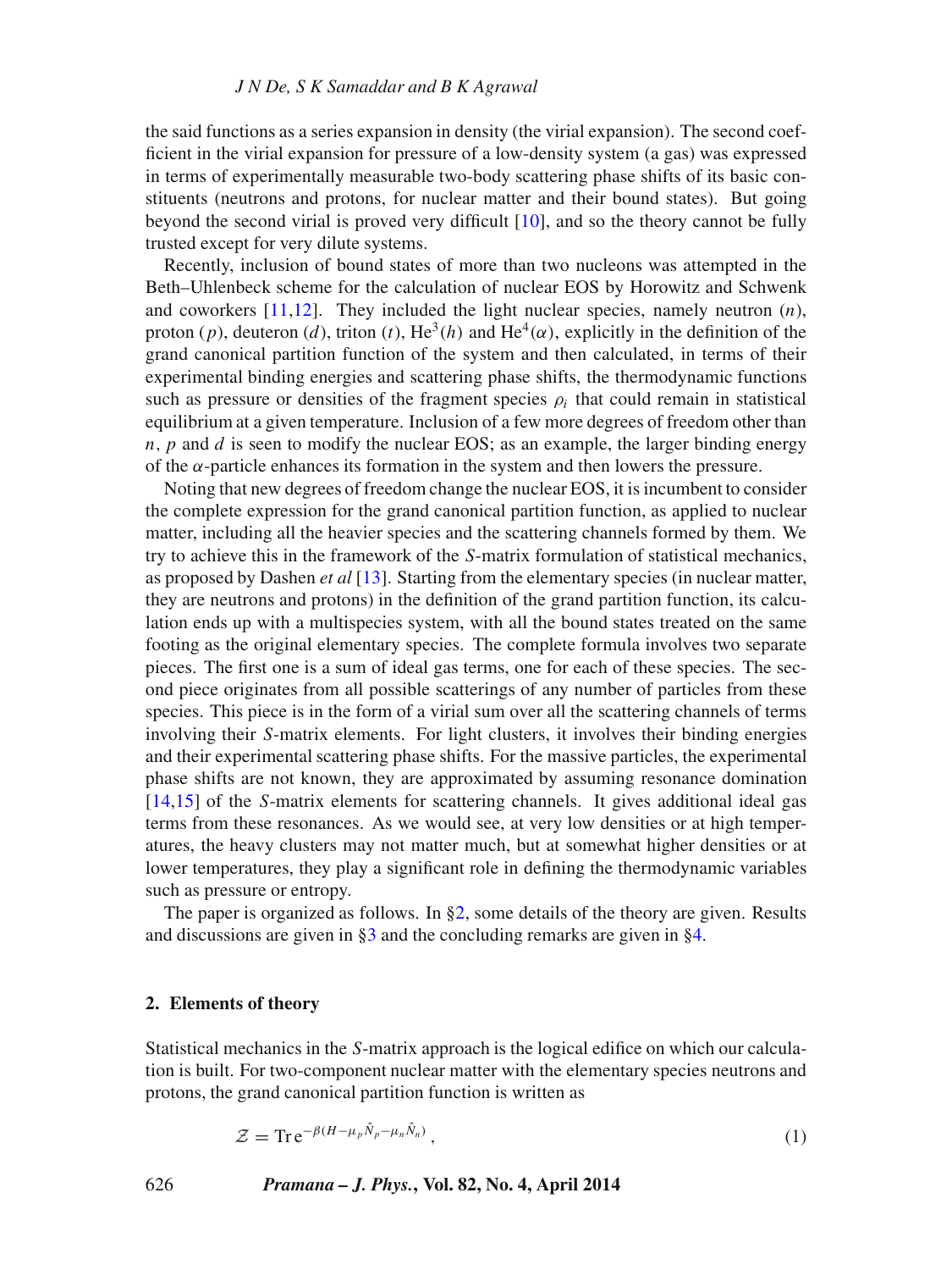where  $\beta$  is the inverse of temperature T of the system, H is the total Hamiltonian,  $\hat{N}_{p,n}$  is the number operators for protons and neutrons, and  $\mu_{p,n}$  are the corresponding chemical potentials. The trace is taken over any complete set of states of all possible number of nucleons. The full trace can be decomposed as

$$
\mathcal{Z} = \sum_{Z,N=0}^{\infty} \zeta_p^Z \zeta_n^N \text{Tr}_{Z,N} e^{-\beta H}, \qquad (2)
$$

where the elementary fugacities are given by  $\zeta_p = e^{\beta \mu_p}$  and  $\zeta_n = e^{\beta \mu_n}$ . The trace  $Tr_{Z,N}$ is taken over states of Z protons and N neutrons. For small  $\zeta_p$  and  $\zeta_n$ , the quantity  $\ln \mathcal{Z}$ can be expanded in a virial series

$$
\ln \mathcal{Z} = \sum_{Z,N} D_{Z,N} \zeta_p^Z \zeta_n^N. \tag{3}
$$

The prime on  $\Sigma$  indicates that the term with  $Z = N = 0$  is excluded. The main task is to calculate the virial coefficients  $D_{Z,N}$ .

<span id="page-2-2"></span>Following ref. [\[13\]](#page-10-11), all the dynamical information concerning the microscopic interaction in the grand potential of the system can be collected in two types of terms, so that

$$
\ln \mathcal{Z} = \ln \mathcal{Z}_{\text{part}}^{(0)} + \ln \mathcal{Z}_{\text{scat}} \tag{4}
$$

corresponding to contributions from stable single-particle states of clusters of different sizes (neutrons and protons included) behaving like an ideal quantum gas and contributions coming from multiparticle scattering states. The particle piece can further be split into contributions from ground states and from particle-stable excited states, so that

<span id="page-2-0"></span>
$$
\ln \mathcal{Z}_{\text{part}}^{(0)} = \ln \mathcal{Z}_{\text{gr}}^{(0)} + \ln \mathcal{Z}_{\text{ex}}^{(0)}.
$$
\n
$$
\tag{5}
$$

The first term in eq. [\(5\)](#page-2-0) is a sum of ideal gas terms, one for each of the ground states of all the species of mass number  $A$  with  $Z$  protons and  $N$  neutrons.

<span id="page-2-1"></span>
$$
\ln \mathcal{Z}_{\rm gr}^{(0)} = \mp V \sum_{Z,N} g_0 \int \frac{\mathrm{d}^3 p}{(2\pi)^3} \ln \left( 1 \mp \zeta_{Z,N} e^{-\beta (p^2/2Am)} \right). \tag{6}
$$

In eq. [\(6\)](#page-2-1), the  $\mp$  sign corresponds to nuclei with A even or odd, obeying Bose or Fermi statistics, V is the volume of the system,  $g_0$  is the spin degeneracy of the ground states of the nuclei, p is their momentum, m is the nucleon mass and  $\zeta_{Z,N} = e^{\beta(\mu_{Z,N}+B_{Z,N})}$  is the effective fugacity of the nuclear species.  $B_{Z,N}$  is the binding energy of the nucleus and  $\mu_{Z,N}$  is its chemical potential with  $\mu_{Z,N} = Z\mu_p + N\mu_n$ , reflecting chemical equilibrium among the different species in the system. Though Coulomb interaction is switched off in nuclear matter, we include its effect on the binding energies of nuclei, so that our calculation can be readily applied to a physical system such as supernova matter or neutron star matter, by including effects from the added electrons to make the system electrically neutral. Equation [\(6\)](#page-2-1) can be readily expanded in a virial series as

$$
\ln \mathcal{Z}_{\rm gr}^{(0)} = V \sum_{Z,N} \frac{g_0}{\lambda_A^3} \left( \zeta_{Z,N} \pm \frac{\zeta_{Z,N}^2}{2^{5/2}} + \cdots \right), \tag{7}
$$

*Pramana – J. Phys.***, Vol. 82, No. 4, April 2014** 627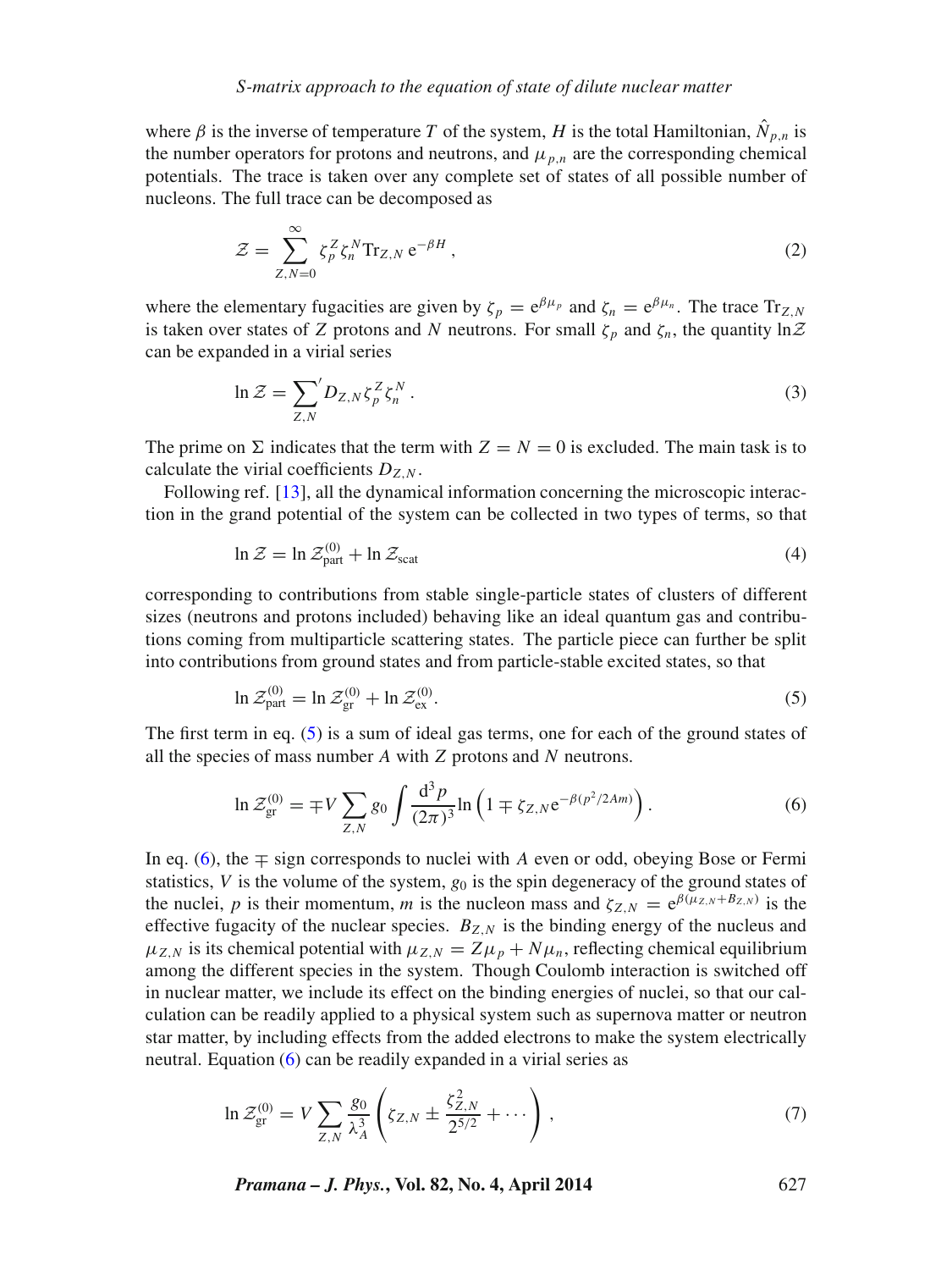provided  $|\zeta_{Z,N}| < 1$ . Here,  $\lambda_A = \sqrt{2\pi/(AmT)}$  is the thermal wavelength of the species of mass number A. We work in natural units  $\hbar = c = 1$ . A nucleus in a particular excited (particle-stable) state can be taken as a distinctly different species and can be treated on the same footing as the ground state. The second term in eq. [\(5\)](#page-2-0) takes care of the contributions from the excited states. In the same spirit of eq.  $(6)$ , it can be written as

<span id="page-3-0"></span>
$$
\ln \mathcal{Z}_{\text{ex}}^{(0)} = \mp V \sum_{Z,N} \int_{E_0}^{E_s} dE \omega(A, E)
$$

$$
\times \int \frac{d^3 p}{(2\pi)^3} \ln \left( 1 \mp \zeta_{Z,N} e^{-\beta (p^2/2Am+E)} \right), \tag{8}
$$

where  $\omega(A, E)$  is the level density of the excited states of a nucleus of mass A at an excitation energy  $E$ . For the level density, we take the expression [\[16\]](#page-10-14)

<span id="page-3-2"></span>
$$
\omega(A, E) = \frac{\sqrt{\pi}}{12a^{1/4}} \frac{e^{2\sqrt{aE}}}{E^{5/4}}.
$$
\n(9)

The level density parameter a is taken as  $A/8 \text{ MeV}^{-1}$ , its empirical value. The prime on the sum in eq. [\(8\)](#page-3-0) denotes exclusion of nuclei with  $A \leq 8$ . For these light nuclei, we consider only their ground states and their spin degeneracies are taken from experiments. For other nuclei,  $g_0$  is taken to be 1 or 2 for the ground states depending on whether the nuclei are bosonic or fermionic. The lower limit  $E_0$  in eq. [\(8\)](#page-3-0) reflects the first excited state, the upper limit  $E_s$  is the nucleon separation energy. We take them to be 2 and 8 MeV, respectively, independent of the mass of the nuclear clusters. The scattering piece ln  $\mathcal{Z}_{\text{scat}}$  of eq. [\(4\)](#page-2-2) in the context of nuclear matter can be written as [\[17\]](#page-10-15)

<span id="page-3-1"></span>
$$
\ln \mathcal{Z}_{scat} = V \sum_{Z_t, N_t} \frac{e^{\beta \mu_{Z_t, N_t}}}{\lambda_{A_t}^3} \sum_{\sigma} e^{\beta B_{Z_t, N_t, \sigma}} \times \int_0^\infty d\epsilon \ e^{-\beta \epsilon} \frac{1}{2\pi i} \text{Tr}_{Z_t, N_t, \sigma} \left( \mathcal{A} S^{-1}(\epsilon) \frac{\partial}{\partial \epsilon} S(\epsilon) \right)_c.
$$
 (10)

In eq. [\(10\)](#page-3-1), the double sum refers to the sum over all possible scattering channels, each having its chemical potential  $\mu$  and formed by taking any number of particles from any of the stable species in their ground or excited states. The trace is over all plane-wave states for each of these channels. S is the scattering operator and  $A$  is the symmetrization or antisymmetrization operator (depending on whether the number of nucleons in the channels is even or odd) and the subscript  $c$  in parenthesis denotes that only the connected parts in the diagrammatics of the expression be taken into account. A channel in the set has a total number  $Z_t$  of protons and  $N_t$  of neutrons  $(A_t = Z_t + N_t)$ ;  $\sigma$  denotes all the other labels required to fix a channel and  $B_{Z_t,N_t,\sigma}$  is the sum of the individual binding energies of all the particles in the channel and  $\epsilon$  is the total kinetic energy in the centre of mass frame of the scattering partners. From eq. [\(10\)](#page-3-1), it becomes clear that channels with larger binding energies are important because of the factor  $e^{\beta B_{Z_t, N_t, \sigma}}$ , also two-particle channels dominate over multiparticle channels with the same  $Z_t$  and  $N_t$  from binding energy considerations. Only two-particle scattering channels are therefore considered. We further separate the channels into two parts, one consisting of low-mass particles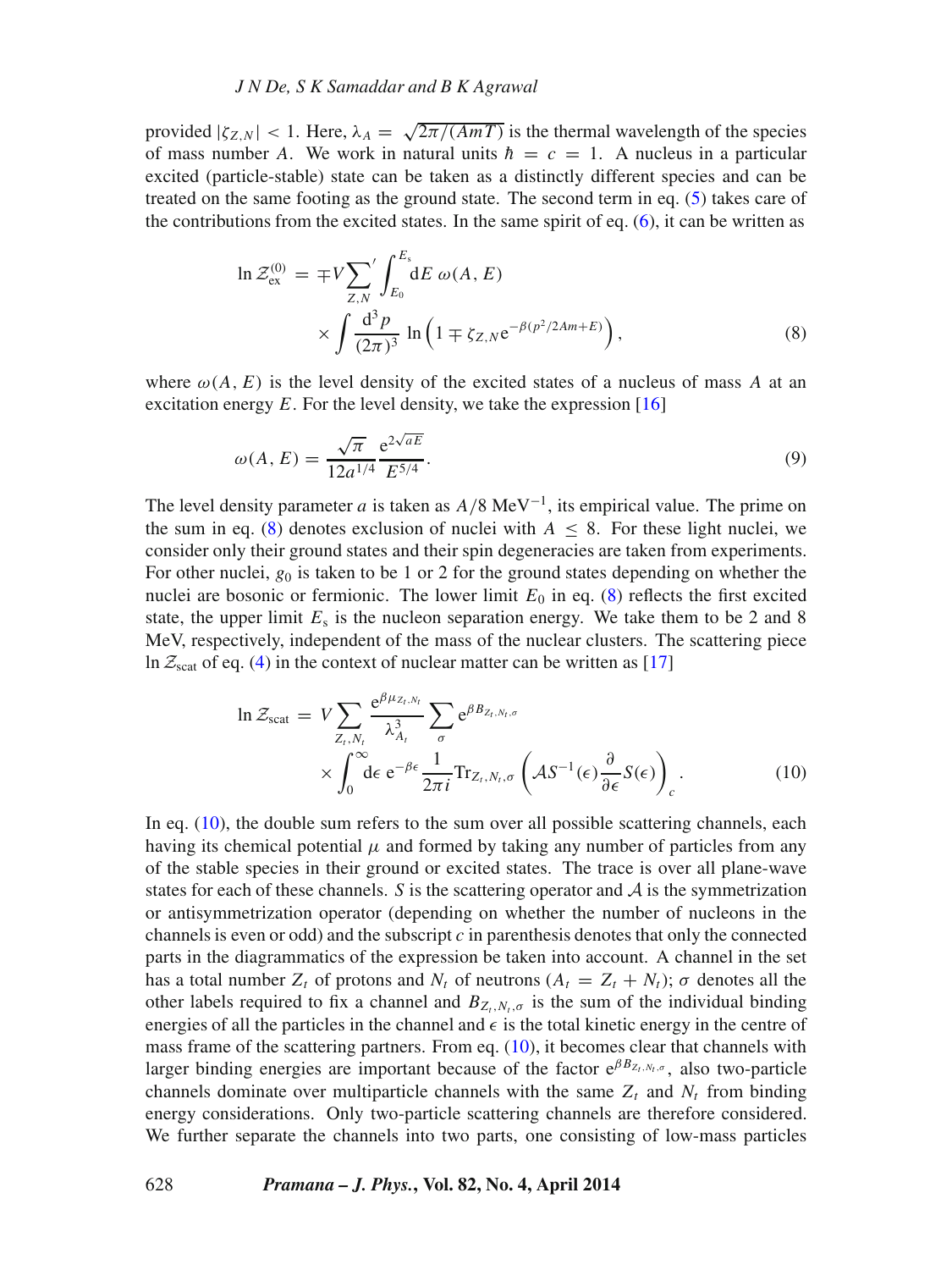$(A \leq 8$ , say) and the other of heavy ones, containing at least one particle with mass  $A > 8$ . We thus write

$$
\ln \mathcal{Z}_{\text{scat}} = \ln \mathcal{Z}_{\text{L}} + \ln \mathcal{Z}_{\text{H}}
$$
\n(11)

as the sum of contributions from the light (L) and heavy (H) channels.

The scattering of heavy nuclei is known to be dominated by a multitude of narrow resonances near the continuum threshold. The S-matrix elements are then approximated by the resonances. Each of these resonances can be treated as an ideal gas term [\[14,](#page-10-12)[15\]](#page-10-13). Assuming the resonance level densities to be of the same form as that given in eq. [\(9\)](#page-3-2), ln  $Z_{\text{scat}}^{\text{H}}$  can then be written in the form of ln  $Z_{\text{ex}}^0$ . The contributions from the excited and the resonance states can then be summed up and written as

<span id="page-4-0"></span>
$$
\ln \mathcal{Z}_{\text{ex}}^{(0)} + \ln \mathcal{Z}_{\text{scat}}^{H} = \mp V \sum_{Z,N} \int_{E_0}^{E_r} dE \, \omega(A, E)
$$

$$
\times \int \frac{d^3 p}{(2\pi)^3} \ln \left( 1 \mp \zeta_{Z,N} e^{-\beta (p^2/2Am+E)} \right),
$$

$$
= V \sum_{Z,N} \frac{1}{\lambda_A^3} \left( f_1 \zeta_{Z,N} \pm f_2 \frac{\zeta_{Z,N}^2}{2^{5/2}} + \cdots \right). \tag{12}
$$

The integration in eq. [\(12\)](#page-4-0) extends upto  $E_r$ , the limit of resonance domination. The presence of the Boltzmann factor in the integral limits the contributions to only those from low energies. We take  $E_r = 12$  MeV. The functions  $f_n$ 

$$
f_n(A) = \int_{E_0}^{E_r} dE \omega(A, E) e^{-n\beta E}
$$
 (13)

with  $n = 1, 2,...$  decreasing steadily with increasing n, and so the series converges quite fast.

For evaluating the contribution of the light particles  $\ln Z_L$ , only the scattering channels NN, Nt, NHe<sup>3</sup>, N $\alpha$  and  $\alpha\alpha$  are considered. Then

<span id="page-4-1"></span>
$$
\ln \mathcal{Z}_{\rm L} = \ln \mathcal{Z}_{\rm NN} + \ln \mathcal{Z}_{Nt} + \ln \mathcal{Z}_{N\rm He^3} + \ln \mathcal{Z}_{N\alpha} + \ln \mathcal{Z}_{\alpha\alpha}.
$$
 (14)

Each of the terms in eq. [\(14\)](#page-4-1) can be expanded in the respective virial coefficients. Expansion upto second order is only considered, the coefficients in second order are written as energy integrals in terms of relevant experimental phase shifts. As an example

$$
\ln \mathcal{Z}_{NN} = V \frac{2}{\lambda_N^3} \left( \zeta_n + \zeta_p + \frac{b_{nn}}{2} \zeta_n^2 + \frac{b_{pp}}{2} \zeta_p^2 + \frac{1}{2} b_{np} \zeta_n \zeta_p \right) \tag{15}
$$

with the virial coefficients,

$$
b_{nn} = -\frac{1}{2^{3/2}} + \frac{\sqrt{2}}{\pi T} \int_0^\infty dE \delta_{nn}^{\text{tot}}(E) e^{-\beta E/2}
$$
 (16)

<span id="page-4-2"></span>and

$$
b_{np} = -6\sqrt{2} + \frac{\sqrt{2}}{\pi T} \int_0^\infty dE \delta_{np}^{\text{tot}}(E) e^{-\beta E/2} + 6\sqrt{2} e^{B_d/T}.
$$
 (17)

*Pramana – J. Phys.***, Vol. 82, No. 4, April 2014** 629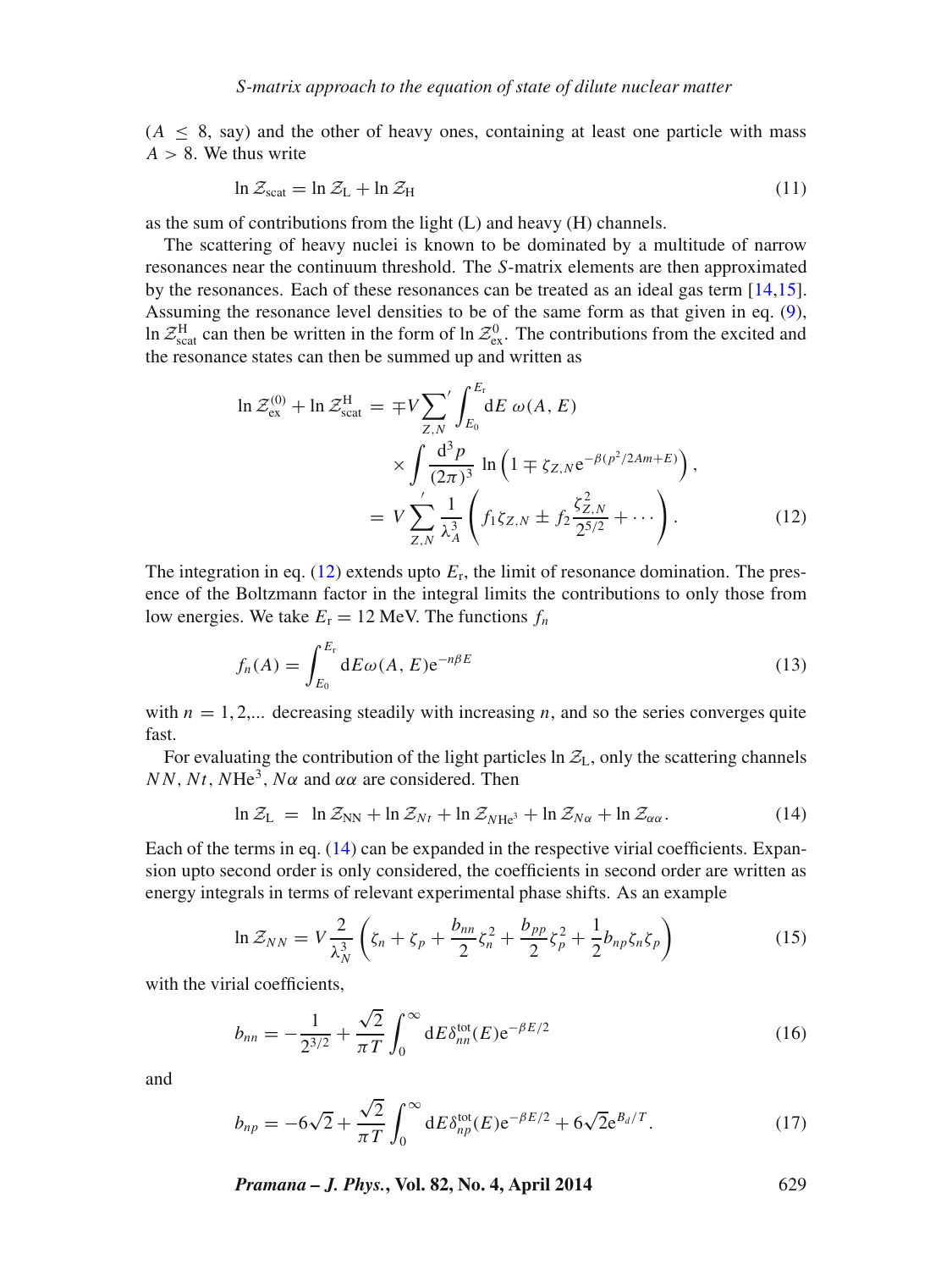In the limits of isospin symmetry, we take  $b_{nn} = b_{nn}$ . In eq. [\(17\)](#page-4-2), the first two terms on the right-hand side (rhs) added together correspond to the non-resonant  $n-p$  scattering contribution; the last term is the resonant contribution coming from the bound state of the deuteron with binding energy  $B_d$ .

The total grand partition function for the interacting nuclear system is then given as

$$
\ln \mathcal{Z} = \ln \mathcal{Z}_{\text{gr}}^0 + (\ln \mathcal{Z}_{\text{ex}}^0 + \ln \mathcal{Z}_{\text{H}}) + \ln \mathcal{Z}_{\text{L}}.
$$
\n(18)

The relevant thermodynamic observables can then be calculated from the partition function [\[18,](#page-10-16)[19\]](#page-10-17). For example, the pressure is evaluated from

$$
P = T \ln \mathcal{Z}/V,\tag{19}
$$

the number density  $\rho_i$  of the *i*th fragment species is calculated from

$$
\rho_i = \zeta_i \left( \frac{\partial}{\partial \zeta_i} \frac{\ln \mathcal{Z}}{V} \right)_{V,T},\tag{20}
$$

or the entropy density *S* from

$$
S = \left(\frac{\partial P}{\partial T}\right)_{\mu}.\tag{21}
$$

The free energy density  $F$  can be calculated from the Gibbs–Duhem relation, and the energy density  $\mathcal E$  is evaluated once  $\mathcal S$  is known.

#### <span id="page-5-0"></span>**3. Results and discussions**

In calculating the nuclear EOS of dilute nuclear matter in the S-matrix approach, we have focussed on the pressure, nuclear incompressibility and the symmetry energy coefficient. The multiplicity distribution in the clusterized nuclear matter has also been computed. To make the results compatible with stellar dynamics, Coulomb term in the binding energies is taken into consideration. Without the Coulomb term, the number of fragment species in nuclear matter in principle becomes infinity, with its inclusion, the number becomes limited to ~ 8800 [\[20\]](#page-10-18) with  $A_{\text{max}} = 339$  and  $Z_{\text{max}} = 136$ . Experimental binding energies are taken as inputs when they are known. Otherwise those obtained from phenomenological studies [\[20\]](#page-10-18) are used. The model with all these fragment species considered for calculations is termed as the inclusive species model (ISM). To understand the role of the heavy species on the thermodynamic observables, the S-matrix calculations have also been repeated with only the light species  $(n, p, d, t, 3H$ e and  $\alpha)$ . This truncated model is referred to as the light-species model (LSM).

In figure [1,](#page-6-0) the pressure as a function of density is displayed at two temperatures,  $T =$ 5 MeV (upper panel) and  $T = 10$  MeV (lower panel), in LSM (red dashed lines) and also in ISM (blue full lines). Inclusion of heavier fragments lowers the pressure. For an ideal gas of fragments of different sizes, the pressure (contribution to pressure from scattering terms is comparatively smaller) is  $\sim (N_k/V)T$ , where  $N_k$  is the total number of fragments. When heavier species are included,  $N_k$  becomes smaller because of baryon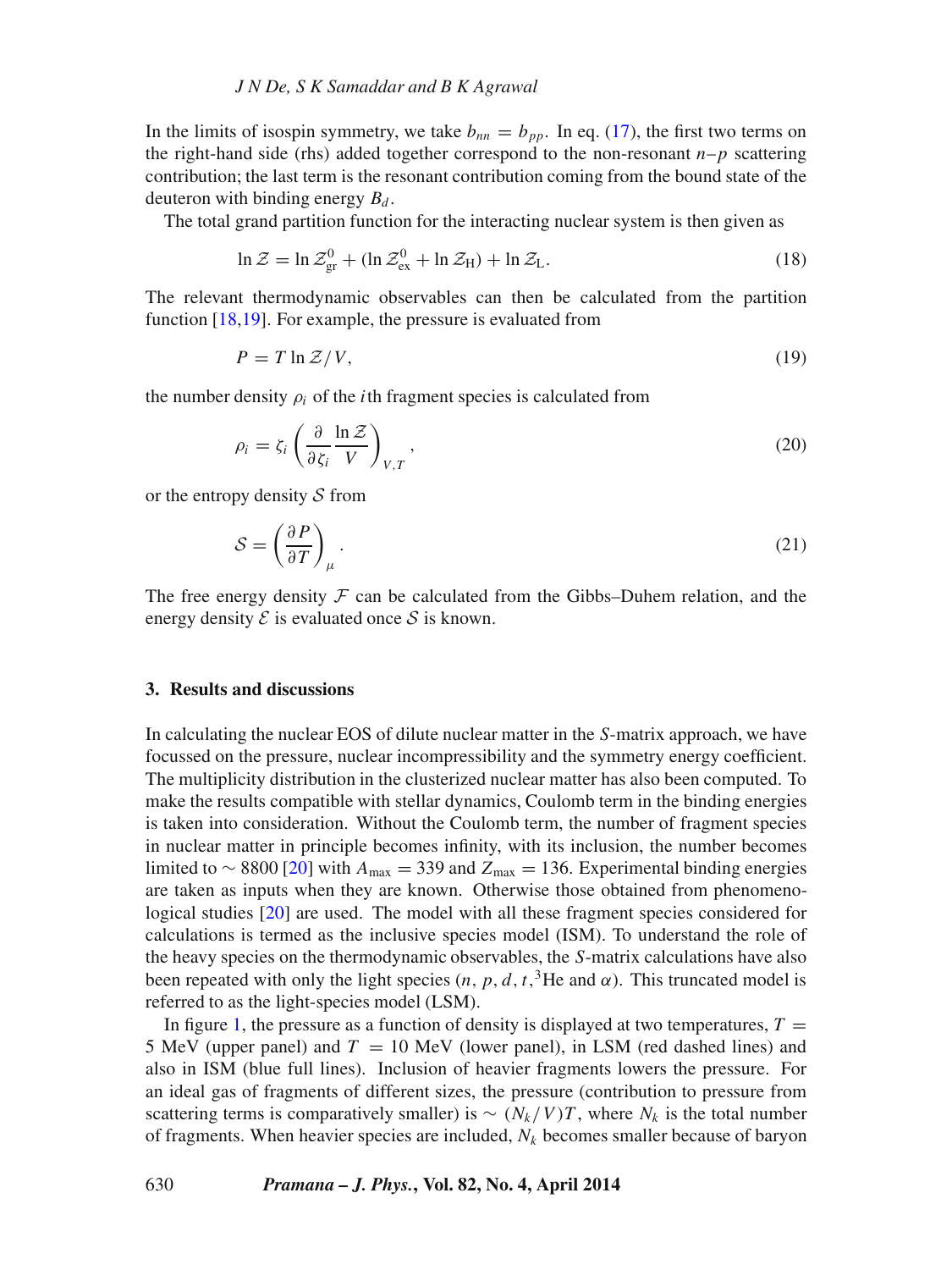<span id="page-6-0"></span>

**Figure 1.** Plot of pressure vs. density at  $T = 5$  and 10 MeV for symmetric nuclear matter. The red dashed lines represent calculations in LSM, the blue lines do so in ISM (see text for explanation of LSM and ISM). The blue filled circles are the microscopic results from ref. [\[7\]](#page-10-5).

number conservation. At low temperature, with increased density, condensation of matter into heavy fragments becomes more favourable. The widening gap between the results from LSM and ISM at  $T = 5$  MeV is an indication to this fact. Increasing temperature inhibits clusterization to heavier sizes. This is indicated in the lower panel of the figure where at the higher temperature  $T = 10$  MeV, the pressure obtained from LSM and ISM are seen to come closer. Results from the microscopic calculation from ref. [\[7\]](#page-10-5) at this temperature are also shown (as blue dots) for a comparison. The full many-body correlations responsible for clustering to heavier systems is absent in such a calculation; beyond a density  $\rho \sim 0.05$  fm<sup>-3</sup>, the system starts entering an unphysical region where incompressibility is negative. At  $T = 5$  MeV, such a situation arises much earlier at lower density values.

The multiplicity distribution of the clusterized nuclear species at two densities ( $\rho =$ 0.01 and 0.02 fm<sup>-3</sup>) and at two temperatures ( $T = 5.0$  and 10.0 MeV) are presented in the four panels of figure [2.](#page-7-0) The blue full lines refer to calculations in ISM, the red dots do the same in LSM. The following conclusions can be drawn from an examination of the panels of this figure: (i) At low temperatures, in LSM (when  $A_{\text{max}}$  is 4), there is a preponderance of α-like clusters. When heavy species are included in the calculations, structure with a marked peak at  $\alpha$  with non-negligible presence of some heavier nuclei is seen. The large binding energy of  $\alpha$  favours its formation. (ii) When temperature is raised, the heavier fragments dissolve to lighter nuclei and there is not much difference in the multiplicities in the LSM and ISM. (iii) When density is higher, relatively higher

*Pramana – J. Phys.***, Vol. 82, No. 4, April 2014** 631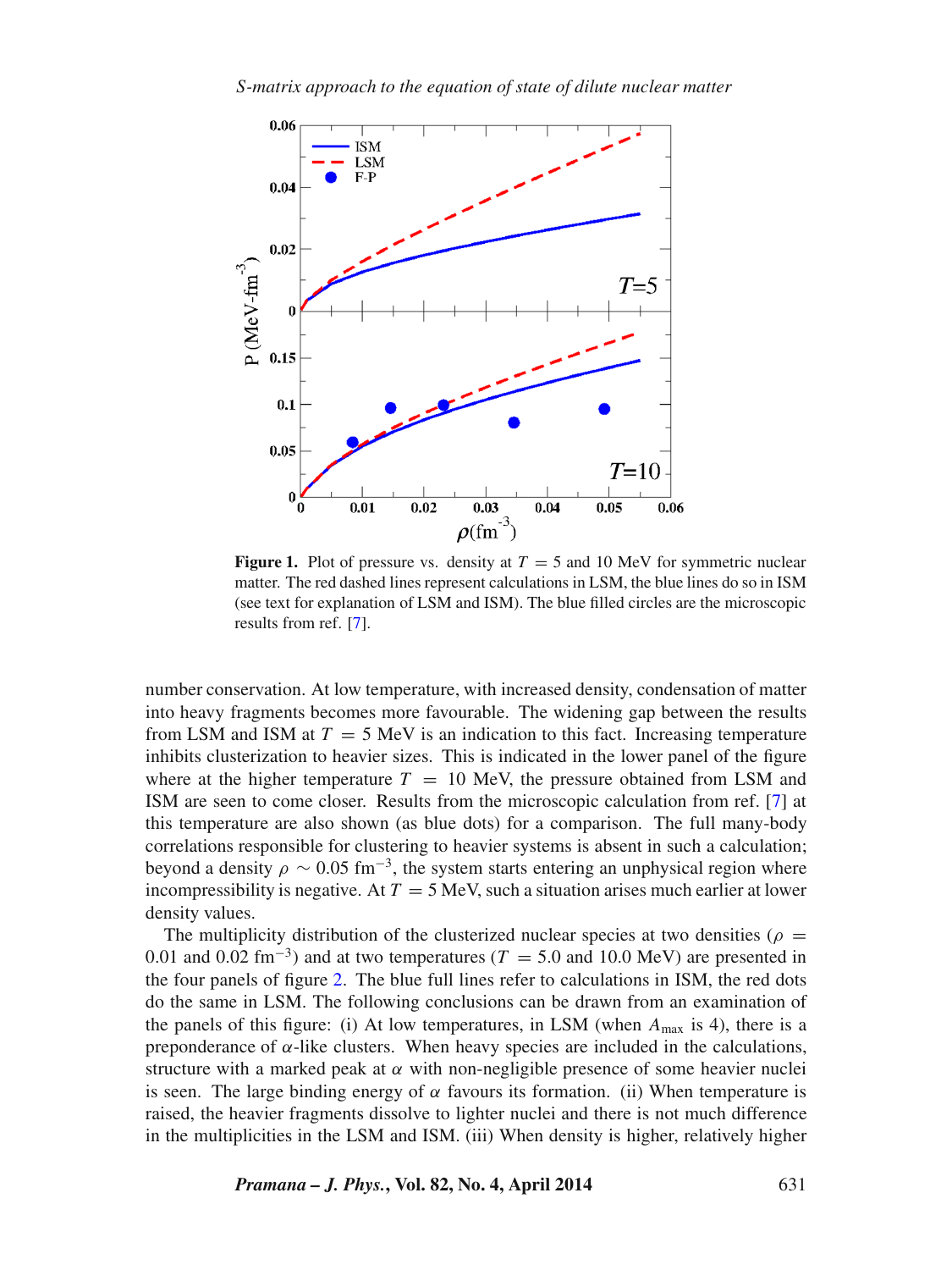<span id="page-7-0"></span>

Figure 2. The fragment multiplicity distribution from symmetric nuclear matter shown as a function of the mass number  $A$  of the nuclear species at two densities and two temperatures as marked. The red dots are results from LSM, the blue lines refer to calculations in ISM.

percentage of  $\alpha$ -particles are produced in LSM. In ISM, heavier species are also present; increasing temperature melts them to lighter species.

The density dependence of the compression modulus  $K(=9(dP/d\rho))$  of dilute clus-terized matter (calculated in ISM) is displayed in figure [3](#page-8-0) at  $T = 6$  and 10 MeV and is compared with that obtained from the mean-field (MF) model with a suitable effective nucleon–nucleon interaction (SKM<sup>\*</sup> in the present case). Calculations at  $T = 6$  MeV are presented as blue lines, those at  $T = 10$  MeV by red lines. The full lines refer to results in the S-matrix formulation, the dashed lines are the ones from the MF model. At very very low density, both results agree with that expected for an ideal gas ( $K = 9T$ ). As density increases, the MF and S-matrix results start deviating from each other.

In the MF model, in the density region we explore, the nuclear incompressibility decreases with density, ultimately becoming negative (the homogeneous nuclear system behaves like a Van der Waals fluid; with increasing density, in the MF model, the system enters the unphysical region, the point of entrance depending on temperature). The S-matrix approach also yields the compressibility modulus  $K(\rho)$  that decreases with density, but it always remains positive in its region of applicability.

In inhomogeneous supernova matter, symmetry energy has a decisive role in neutrinodriven energy transfer [\[21\]](#page-10-19) or in the explosive shock mechanism [\[22\]](#page-10-20). Defining symmetry energy or symmetry energy coefficients for clusterized nuclear matter, however, poses a problem [\[18,](#page-10-16)[23\]](#page-10-21). Even symmetric nuclear matter, when warm and dilute, because of its composition of many asymmetric species, may have a sizeable symmetry energy content. For very low-density matter composed of only n, p, d and  $\alpha$ , one does not face this problem though. Considering this composition, Horowitz and Schwenk [\[11\]](#page-10-9) evaluated the symmetry energy coefficients of dilute nuclear matter and found them to be considerably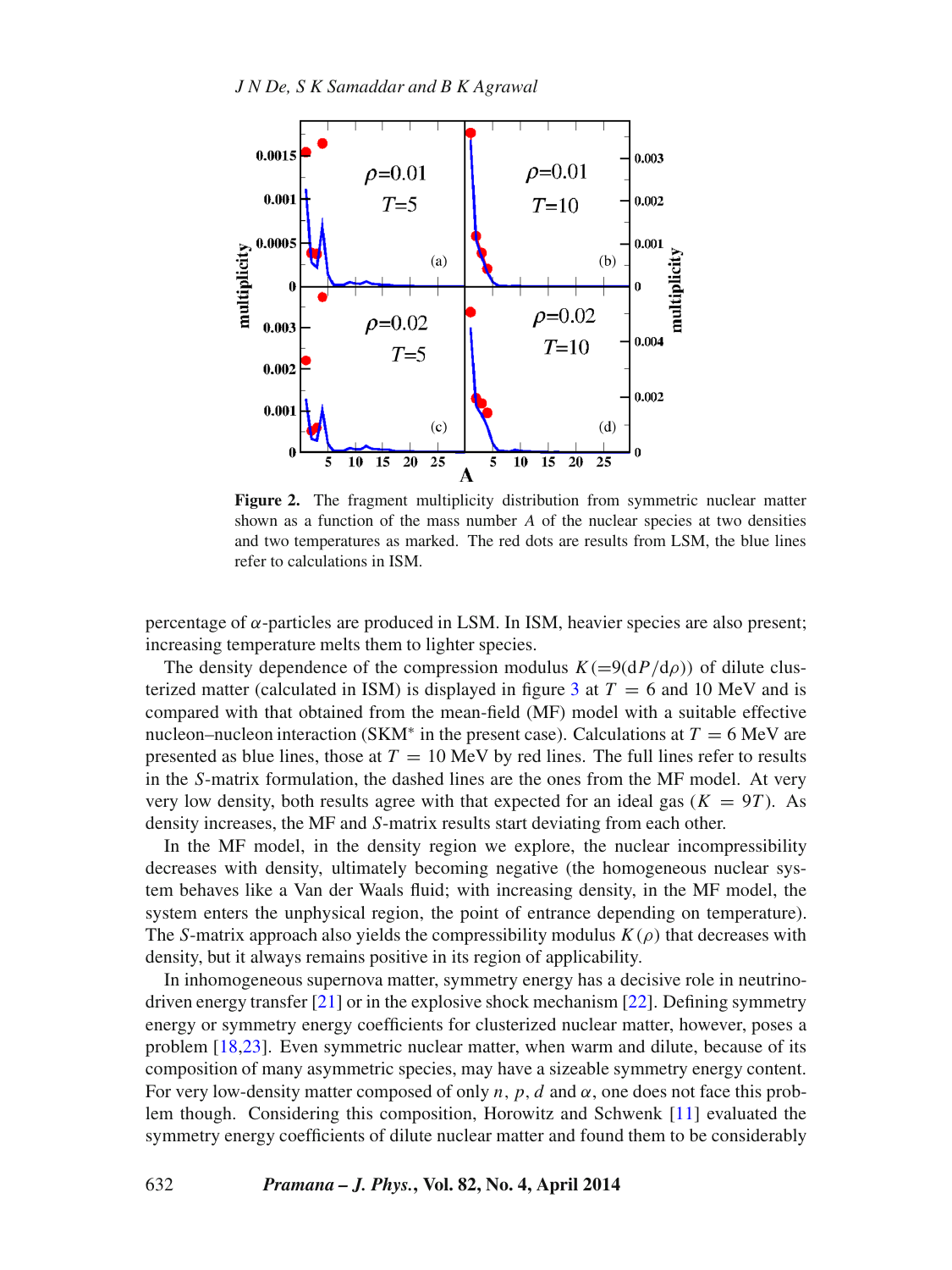<span id="page-8-0"></span>

**Figure 3.** Incompressibility of symmetric nuclear matter shown as a function of density. The red lines correspond to  $T = 10$  MeV, the blue lines to  $T = 6$  MeV. The dashed lines are results from the mean-field model, the full lines are those from the S-matrix approach.

larger than those calculated in the MF prescription. Recently, there have been attempts [\[24](#page-10-22)[,25\]](#page-10-23) to measure the symmetry energy coefficients from heavy-ion collision experiments. The isoscaling technique [\[26\]](#page-10-24) has been exploited to extract them, the temperature of the hot disassembled matter formed in collision is calculated from double-isotope ratio [\[27\]](#page-10-25) and its density calculated from single-isotope ratio. In figure [4,](#page-9-1) we display the experimentally evaluated temperature, density and the symmetry energy coefficient  $e_{sym}$  from the recent experiment [\[25\]](#page-10-23) and compare them with the theoretically calculated values. To avoid confusion, we define the symmetry energy coefficient as

<span id="page-8-1"></span>
$$
e_{\text{sym}} = e(\rho, \delta = 1, T) - e(\rho, \delta = 0, T), \tag{22}
$$

a definition used by the experimentalists  $[25]$  in the context of constructing the symmetry coefficients from the experimental data. In eq. [\(22\)](#page-8-1), e is the energy per nucleon and  $\delta$  is the isospin asymmetry of the disassembled system. In the figure, the experimental points are shown as filled blue circles as a function of  $v_{\text{surf}}$  where  $v_{\text{surf}}$  is the velocity before the final Coulomb acceleration [\[24\]](#page-10-22); in essence, it is a measure of the temperature of the system. The theoretically calculated values are shown as filled red squares. The change in density or temperature at the same  $v_{\text{surf}}$  comes from the experimentally measured de-excited secondary fragments after correcting for particle emission and scattering effects [\[23](#page-10-26)[,28](#page-10-27)[,29\]](#page-10-21). These subtle changes call for a re-examination of the efficacy of isotope thermometry in the determination of temperature and density in heavy-ion collisions. Nevertheless, it is

*Pramana – J. Phys.***, Vol. 82, No. 4, April 2014** 633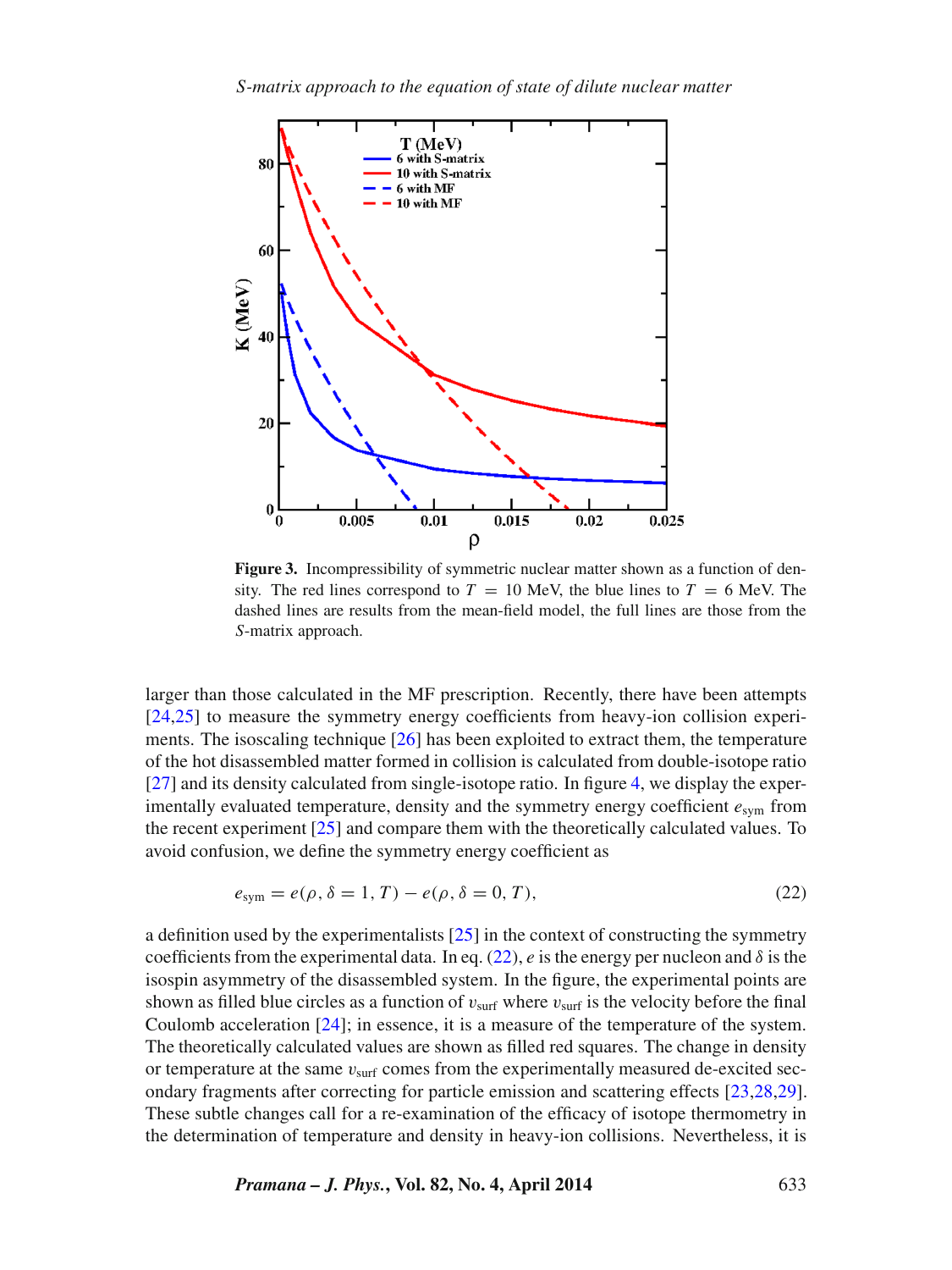<span id="page-9-1"></span>

**Figure 4.** The extracted experimental values (blue circles) of temperature and density from ref. [\[25\]](#page-10-23) are compared in the top and middle panels with the scattering-corrected values (red squares) obtained in the S-matrix framework in ISM. In the bottom panel, the experimental and theoretical values for the symmetry energy coefficient  $e_{sym}$  are presented for the corresponding temperature and densities, respectively.

seen that the calculated values of  $e_{sym}$  obtained from the definition given by eq. [\(22\)](#page-8-1) agree very well with those obtained from experiments, except at very high temperatures.

## <span id="page-9-0"></span>**4. Conclusions**

Dilute warm matter cannot remain homogeneous, it disassembles into an inhomogeneous mixture of drops of unequal sizes to attain stability. In pursuing the statistical mechanics of such a system to find its composition in an S-matrix approach, we focussed on dilute nuclear matter and found out its equation of state with special emphasis on its pressure, incompressibility and the symmetry energy coefficient. The advantage of this approach is that all the observables can be directly connected to experimentally measured entities like the binding energy of clusters and the scattering phase shifts. No interaction potential enters the picture and so the results are mostly model independent.

In comparison to the MF model, the many-body correlations as embodied in the clustered structure of low-density nuclear matter reduces the pressure, increases the symmetry coefficients and also has a subtle effect on the nuclear incompressibility. These findings warrant a reckoning as they have immediate applicability in supernova simulation dynamics. No direct experimental measurement of pressure or incompressibility of dilute